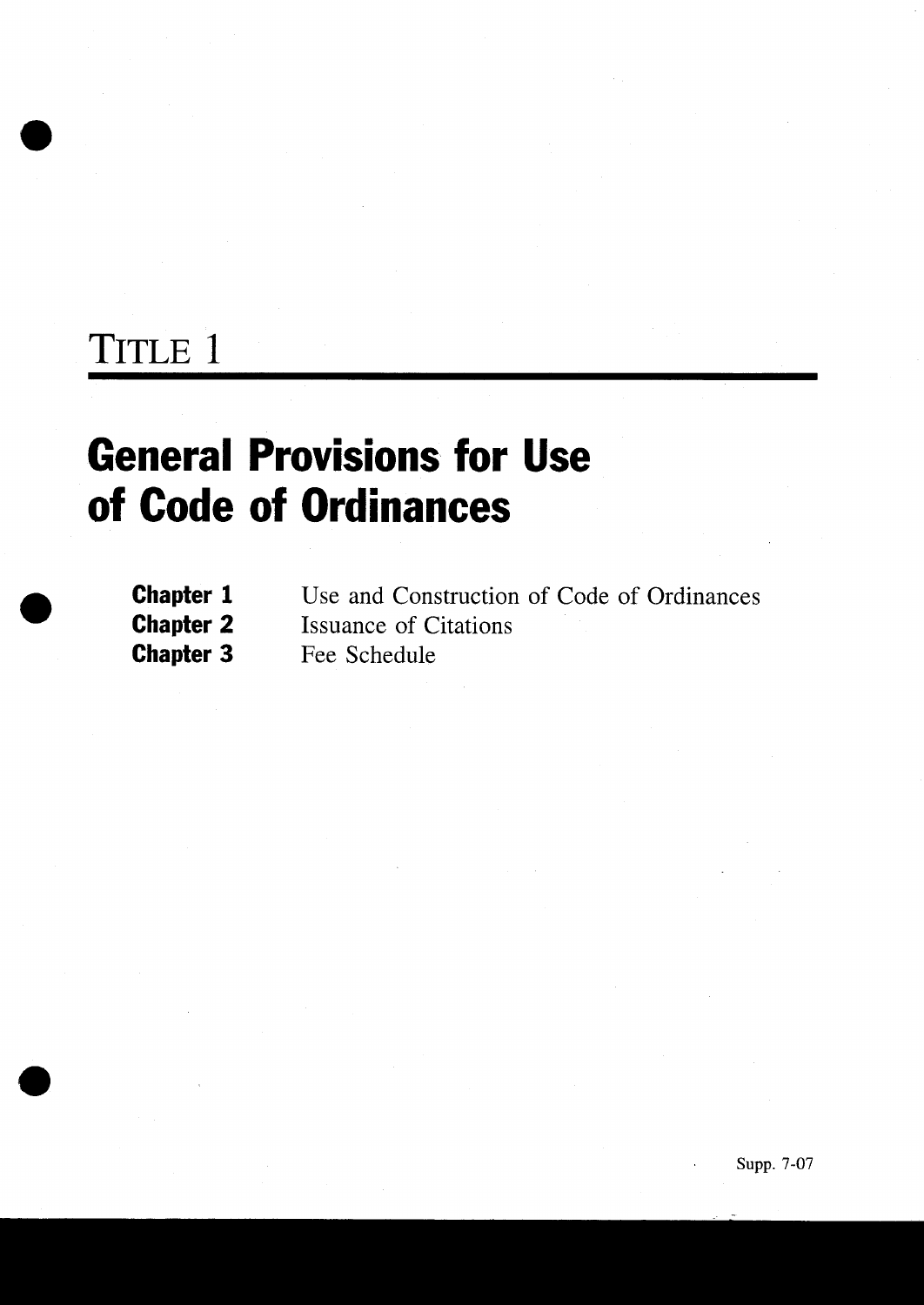Title  $1 \triangleright$  Chapter 1

## Use and Construction of Code of Ordinances

- **1-1-1** Title of Code; Citation 1-1-1 Title of Code; Citation<br>1-1-2 Principles of Construct<br>1-1-3 Conflict of Provisions
- $1-1-2$ <br> $1-1-3$ Principles of Construction
- 
- 1-1-2 Principles of Construction<br>1-1-3 Conflict of Provisions<br>1-1-4 Separability of Provisions 1-1-3 Conflict of Provisions<br>1-1-4 Separability of Provisions<br>1-1-5 Effective Date of Ordinances
- 
- 1-1-4 Separability of<br>1-1-5 Effective Date of<br>1-1-6 General Penalty
- 1-1-5 Effective Date of Ordinances<br>1-1-6 General Penalty<br>1-1-7 Clerk-Treasurer to Maintain Copies of Documents Incorporated by Reference

#### Sec. 1-1-1 Title of Code; Citation.

These collected Ordinances shall be known and referred to as the "Code of Ordinances, Town of Warren, St. Croix County, Wisconsin." References to the Code of Ordinances, Town of These collected Ordinances shall be known and referred to as the "Code of Ordinances, Town of Warren, St. Croix County, Wisconsin." References to the Code of Ordinances, Town of Warren, Wisconsin, shall be cited as follows Wisconsin."

#### Sec. 1-1-2 Principles of Construction.

The following rules or meanings shall be applied in the construction and interpretation of Ordinances codified in this Code of Ordinances unless such application would be clearly inconsistent with the plain meaning or intent of the Ordinances

- $(a)$ Acts by agents. When an Ordinance requires an act be done by a person which may be legally performed by an authorized agent of that principal person, the requirement shall be construed to include all acts performed by such agents
- (b) **Code and Code of Ordinances.** The words "Codes," "Code of Ordinances" and "Municipal Code" when used in any Section of this Code shall refer to this Code of Ordinances of the Town of Warren unless the context of the Section clearly indicates otherwise
- $(c)$  **Computation of time.** In computing any period of time prescribed or allowed by these Ordinances, the day of the act or event from which the period of time begins to run shall not be included, but the last day of the period shall be included, unless it is a Saturday, a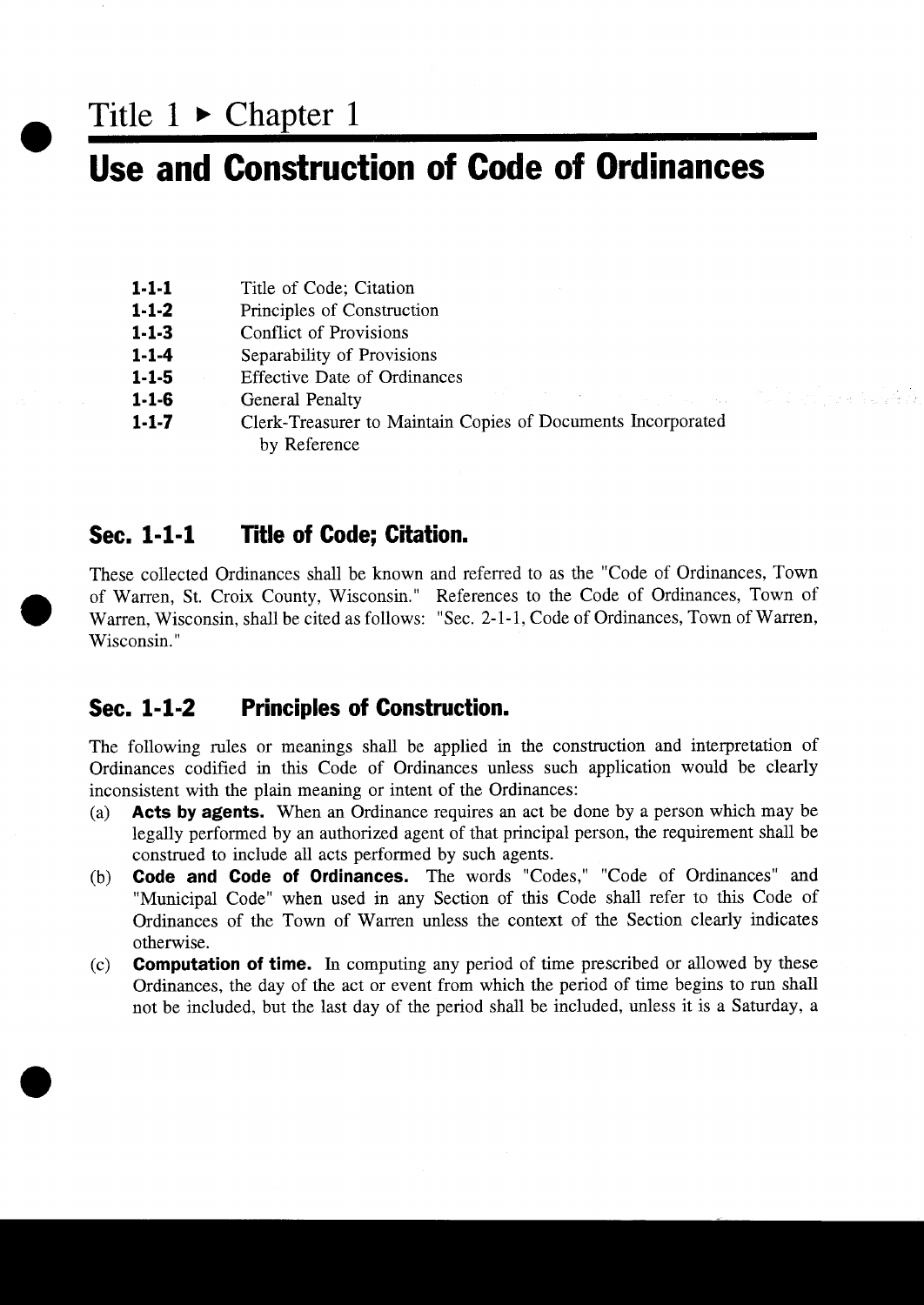Sunday or a legal holiday. If the period of time prescribed or allowed is less than seven (7) days, Saturdays, Sundays and legal holidays shall be excluded in the computation. As used in this Section, "legal holiday" means any statewide legal holiday specified by state law

- (d) **Fine.** The term "fine" shall be the equivalent of the word "forfeiture," and vice versa.<br>(e) **Gender.** Every word in these Ordinances referring to gender shall be gender neutral.
- (e) **Gender.** Every word in these Ordinances referring to gender shall be gender neutral.<br>(f) **General rule.** All words and phrases shall be construed according to their plain mean
- General rule. All words and phrases shall be construed according to their plain meaning in common usage. However, words or phrases with a technical or special meaning shall be understood and construed according to that technical or special meaning if such is the intent of the Ordinances
- (g) **Person.** The word "person" shall mean any of the following entities: natural persons, corporations, partnerships, associations, bodies politic or any other entity of any kind which is capable of being sued
- (h) **Repeal.** When any Ordinance having the effect of repealing a prior Ordinance is itself repealed, such repeal shall not be construed to revive the prior Ordinance or any part thereof, unless expressly so provided.
- (i) Singular and plural. Every word in these Ordinances referring to the singular number only shall also be construed to apply to several persons or things, and every word in these Ordinances referred to the plural number shall also be construed to apply to one  $(1)$  person or thing
- $(i)$ Tense. The use of any verb in the present tense shall not preclude the interpretation of the verb in the future tense where appropriate
- (k) **Town.** The term "Town" shall mean the Town of Warren, St. Croix County, Wisconsin.<br>(1) **Wisconsin Statutes.** The term "Wisconsin Statutes" and its abbreviation as "Wis. Stats."
- Wisconsin Statutes. The term "Wisconsin Statutes" and its abbreviation as "Wis. Stats." shall mean, in these Ordinances, the Wisconsin Statutes for the year 2005-2006, as amended
- $(m)$  Wisconsin Administrative Code. The term "Wisconsin Administrative Code" and its abbreviation as "Wis. Adm. Code" shall mean the Wisconsin Administrative Code as of the adoption of this Code, as amended or renumbered from time to time.

State Law Reference: Legal Holidays, Section 256.17, Wis. Stats.

### Sec. 1-1-3 Conflict of Provisions.

- (a) If the provisions of different Chapters conflict with each other, the provisions of each individual Chapter shall control all issues arising out of the events and persons intended to be governed by that Chapter
- (b) If the provisions of different Sections of the same Chapter conflict with each other, the provision which is more specific in its application to the events or persons raising the conflict shall control over the more general provision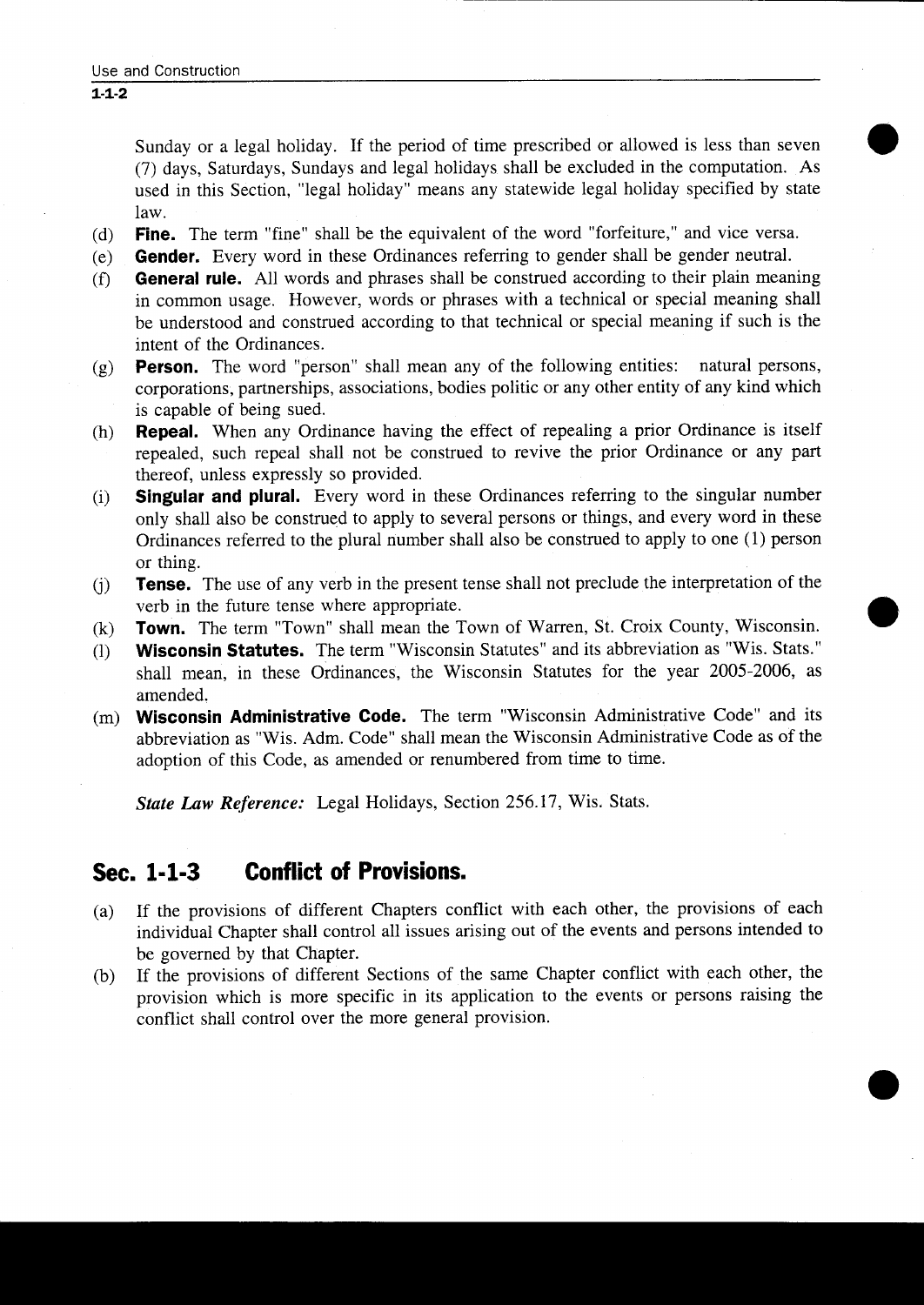### Sec. 1-1-4 Separability of Provisions.

If any provision of this Code of Ordinances is for any reason held to be invalid or unconstitu tional by reason of any decision of any court of competent jurisdiction such decision shall not affect the validity of any other provisions of these Ordinances

#### Sec. 1-1-5 Effective Date of Ordinances.

- (a) **Code.** The Code of Ordinances, Town of Warren, St. Croix County, Wisconsin, shall take effect as provided by state law
- (b) **Subsequent Ordinances.** All Ordinances passed by the Town Board subsequent to the adoption of the Code of Ordinances, except when otherwise specifically provided, shall take effect from and after their publication or legal posting

State Law Reference: Code of Ordinances, Section 66.0103, Wis. Stats.

### Sec. 1-1-6 General Penalty.

- (a) General Penalty. Except where a penalty is provided elsewhere in this Code, any person who shall violate any of the provisions of this Code shall upon conviction of such violation, be subject to a penalty, which shall be as follows:
	- $(1)$ **First Offense — Penalty.** Any person who shall violate any provision of this Code shall, upon conviction thereof, forfeit not less than Twenty-five Dollars (\$25.00) nor mean than Five Unudred Dollars (\$500.00) together w shall, upon conviction thereof, forfeit not less than Twenty-five Dollars (\$25.00) nor more than Five Hundred Dollars (\$500.00), together with the costs of prosecution and, in default of payment of such forfeiture and costs of prosecution, shall be imprisoned in the County Jail until such forfeiture and costs are paid, but not exceeding ninety  $(90)$  days.
	- (2) **Second Offense Penalty.** Any person found guilty of violating any ordinance or part of an ordinance of this Code who shall previously have been convicted of <sup>a</sup> violation of the same ordinance within one year shall upon conviction thereof, forfeit In the County Jan than Such forfeiture and costs are part, out not executing innery<br>(90) days.<br>**Second Offense — Penalty.** Any person found guilty of violating any ordinance or<br>part of an ordinance of this Code who shall for each such offense, together with costs of prosecution and in default of payment of such forfeiture and costs shall be imprisoned in the County Jail until such forfeiture or such fortentie and costs shart be imprisoned in the County Jan until and costs of prosecution are paid, but not exceeding six (6) months.
- $(b)$ **Continued Violations.** Each violation and each day a violation continues or occurs shall constitute a separate offense. Nothing in this Code shall preclude the Town from maintaining any appropriate action to prevent or remove <sup>a</sup> violation of any provision of this Code.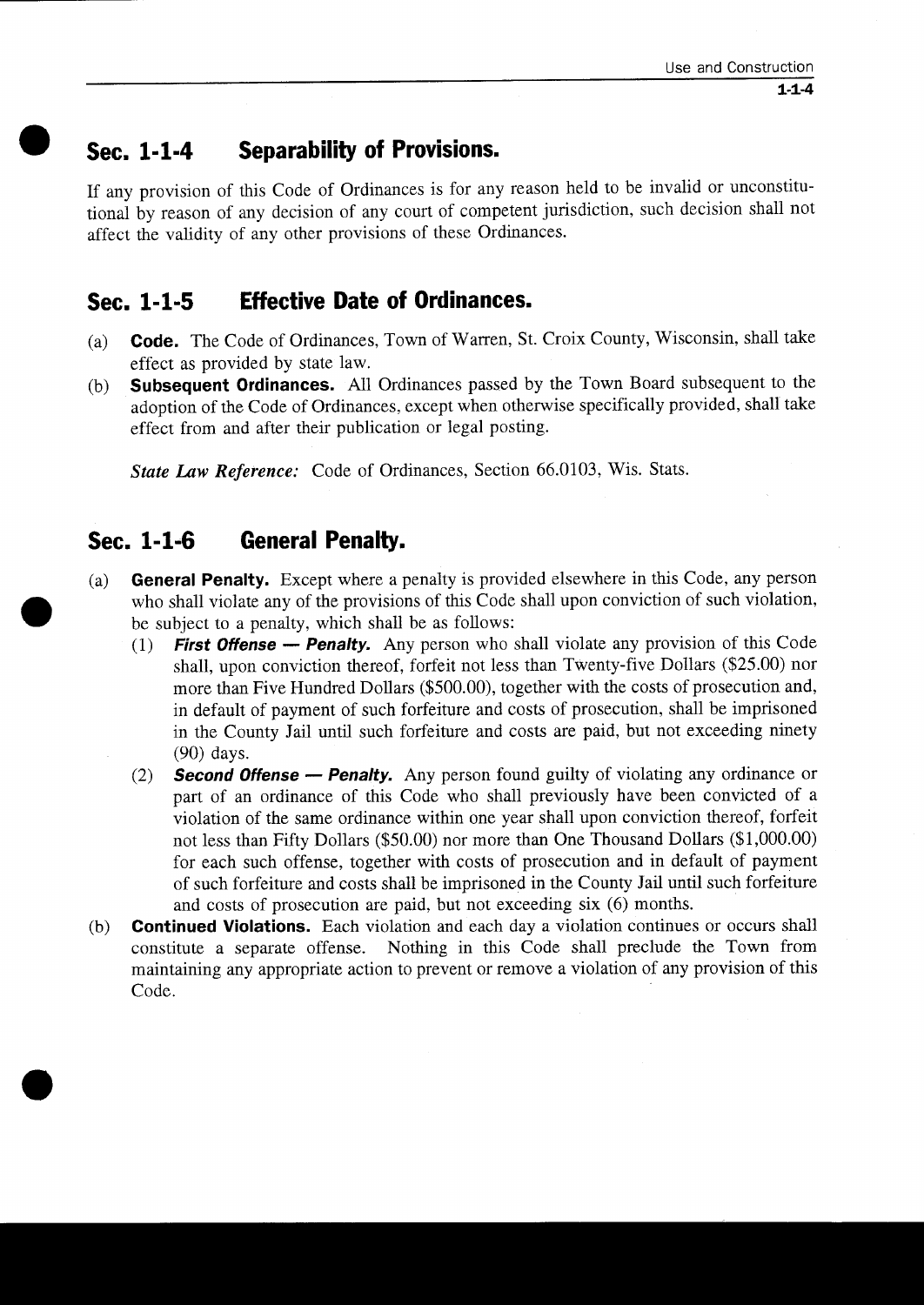- (c) **Other Remedies.** The Town shall have any and all other remedies afforded by the Wisconsin Statutes in addition to the forfeitures and costs of prosecution above
- (d) Court Authority to Impose Alternative Juvenile Dispositions and Sanctions.
	- $(1)$ For a juvenile adjudged to have violated an ordinance, a court is authorized to impose any of the dispositions listed in Sec. 938.343 and 938.344, Wis. Stats., in accordance with the provisions of those statutes and this Section
	- 2 For <sup>a</sup> juvenile adjudged to have violated an ordinance who violates <sup>a</sup> condition of <sup>a</sup> dispositional order of the court under Sections 938.343 or 938.344, Wis. Stats., the municipal court is authorized to impose any of the sanctions listed in Sec.  $938.355(6)(d)$ , Wis. Stats., in accordance with the provisions of those statutes. **EXECUTE: EXECUTE: EXECUTE: EXECUTE: EXECUTE:** For a juvenile adjudged to have violated an ordinance, a court is authorized to i any of the dispositions listed in Sec. 938.343 and 938.344, Wis. Stats., in accordin 3 This Section is enduced under the authorized university of the dispositions is the authorized in Sec. 938.343 and 938.344, Wis. Stats., in accomption is extended university of the section.<br>
	3 The authorized to have viol
- (3) This Section is enacted under the authority of Sec. 938.17(2)(cm), Wis. Stats.<br>(e) **Juvenile Disposition Alternatives for Alcohol/Drug Offenses.**<br>(1) If a juvenile is found to have engaged in underage drinking of alco

- If a juvenile is found to have engaged in underage drinking of alcohol, drinking of alcohol on school premises or at a school sponsored activity, falsifying proof of age<br>alcohol on school premises or at a school sponsored activity, falsifying proof of age<br>possessing drug paraphermalia, delivery of drug pa possessing drug paraphernalia delivery of drug paraphernalia to <sup>a</sup> minor in violation of Town ordinances, the Court may order any of the following:<br>a. 1. A forfeiture:
	- 1. A forfeiture;<br>2. Suspension of
		- Suspension or revocation of the juvenile's driver's license;
		- 3. Participation in a supervised work program;
	- b. After ordering any of the above penalties, the Court may, with the juvenile's agreement, enter an additional order staying the execution of the penalty order and suspending or modifying the penalty imposed and may require the juvenile to do any of the following:<br>1. Submit to an Alcohol of
		- 1. Submit to an Alcohol or Other Drug Abuse (AODA) assessment;<br>2. Participate in an outpatient AODA treatment program if an
		- 2 Participate in an outpatient AODA treatment program if an AODA assessment recommends treatment
		- 3. Participate in an AODA education program.
- 2) In addition to the dispositions listed above, the Court may order a juvenile to participate in a teen court program if the following conditions are satisfied:<br>a. The chief judge of the judicial administrative district has approved a te
- The chief judge of the judicial administrative district has approved a teen court 3. Participate in an AODA education program.<br>
Indiction to the dispositions listed above, the Court may order a juvenile to<br>
icipate in a teen court program if the following conditions are satisfied:<br>
The chief judge of th that participation in the court program will likely benefit the juvenile and the community program established in juvenile's county of residence and the judge determines
	- b. The juvenile admits or pleads no contest to the allegations that the juvenile was truant in open court with the juvenile's parent, guardian or legal custodian present
	- c. The juvenile has not successfully completed participation in a teen court program during the two  $(2)$  years before the date of the alleged violation.

i

(3) If the Court finds that a juvenile's parent or guardian is unable to provide or refuses to provide a court-ordered AODA services for the juvenile through his or her health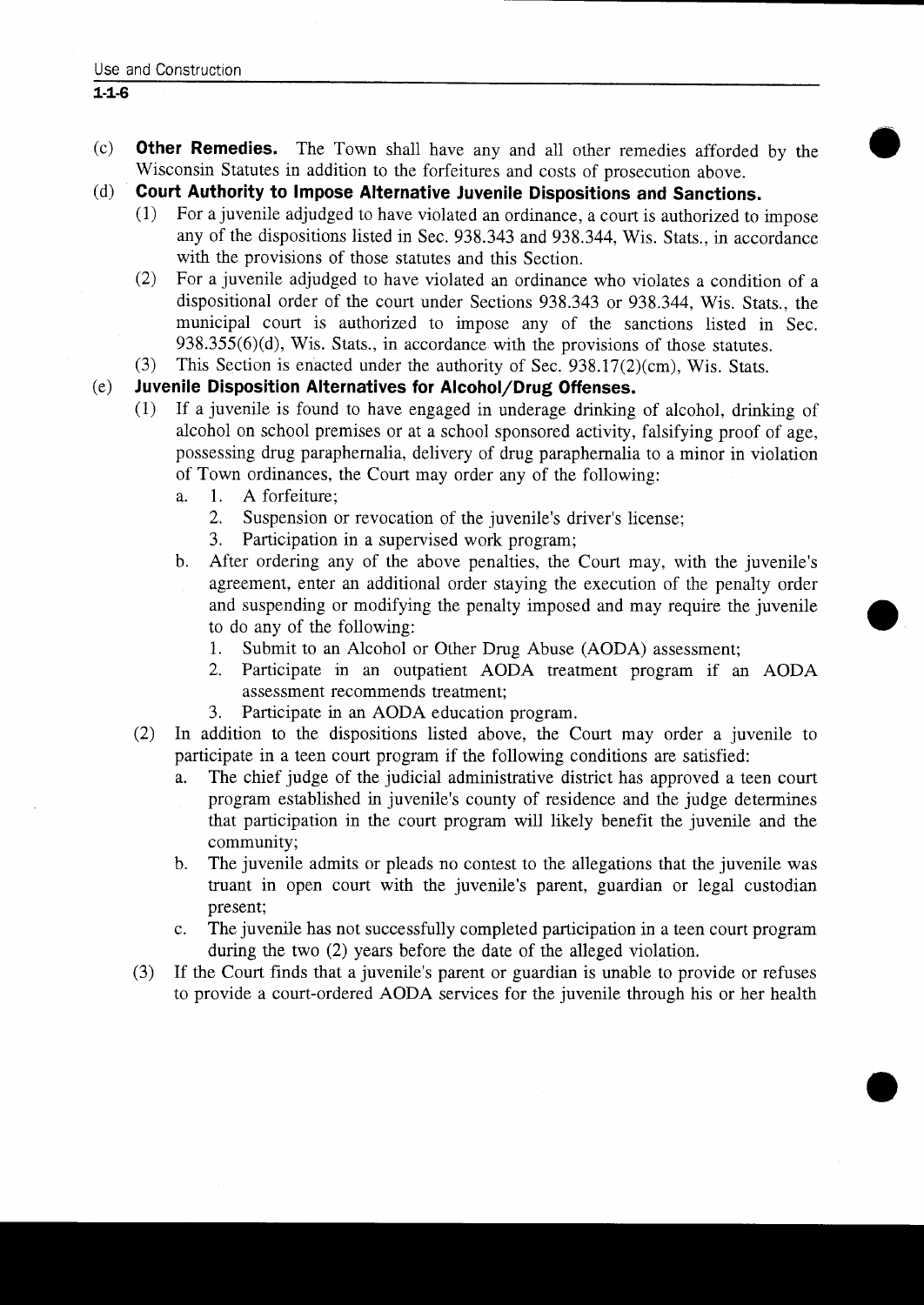insurance or other third (3rd) party payments, the Court may order the parent or health insurer to pay

- $(4)$ If payment is not attainable as described in Subsection (e)(3) above, the Court may order the municipality to pay for any AODA services so ordered
- $(f)$  Dispositional Alternatives for Other Ordinance Violations. The Court may impose one **Dispositional Alternatives for Other Ordinance Violations.** The coalt may impose one<br>(1) or more of the following dispositional alternatives against a juvenile found to have violated a municipal ordinance, for which no penalty is otherwise provided, as follows:<br>
(1) Counseling for the juvenile and/or the parent or guardian;
	-
	- $\frac{(1)}{(2)}$ A forfeiture not to exceed the maximum forfeiture that may be imposed on an adult for committing the same violation
	- (3) If the forfeiture is for a violation that is only applicable to a juvenile, the maximum forfeiture amount is Fifty Dollars  $(\$50.00)$  plus costs;
	- 4 (4) Suspend a fishing, hunting or driving license from ninety (90) days to five (5) years for failure to pay the forfeiture
	- For familie to pay the fortchute,<br>
	Solution of the given of the service work;<br>
	(6) Order participation in an AODA assessment, an outpatient AODA treatment or an<br>
	AODA education program;<br>
	(7) Order participation in a pupil service work
	- 6 Order participation in an AODA assessment an outpatient AODA treatment or an AODA education program;<br>Order participation in a pupil assistance program provided by the juvenile's school Order the juvenile to p<br>service work;<br>Order participation in a<br>AODA education progr<br>Order participation in a<br>provided the juvenile's<br>In addition to the dis
	- $(7)$ school agrees
	- 8 In addition to the dispositions listed above, the Court may order a juvenile to participate in <sup>a</sup> teen court program if the following conditions are satisfied
- a. The chief judge of the judicial administrative district has approved a teen court ided the juvenile's school agrees;<br>ddition to the dispositions listed above, the Court may order a juvenile to<br>icipate in a teen court program if the following conditions are satisfied:<br>The chief judge of the judicial admi that participation in the court program will likely benefit the juvenile and the community The chief judge of the judicial administrative district has approved a teen court<br>program established in juvenile's county of residence and the judge determines<br>that participation in the court program will likely benefit t
	- b. The juvenile admits or pleads no contest to the allegations that the juvenile was truant in open court with the juvenile's parent, guardian or legal custodian present:
	- c. The juvenile has not successfully completed participation in a teen court program during the two (2) years before the date of the alleged violation.<br> **of Juvenile Dispositional Orders.** The Court may impose the following
- $(g)$ Violation of Juvenile Dispositional Orders. sanctions on a juvenile who has violated a Town ordinance and who has violated a condition of his or her dispositional order:<br>(1) Suspend the juvenile's operating privilege for a period not more than ninety (90) days; during the two (2) years before the date of the alleged violation.<br> **Violation of Juvenile Dispositional Orders.** The Court may impose the following<br>
sanctions on a juvenile who has violated a Town ordinance and who has v
	- $\frac{(1)}{(2)}$
	- Detain the juvenile in his or her home or current residence for not more than thirty 30 days without electronic monitoring
	- (30) days without electronic monitoring;<br>
	(3) Order no more than twenty-five (25) hours of community service work in a supervised<br>
	work program work program

State Law Reference: Sec. 66.0109, Wis. Stats.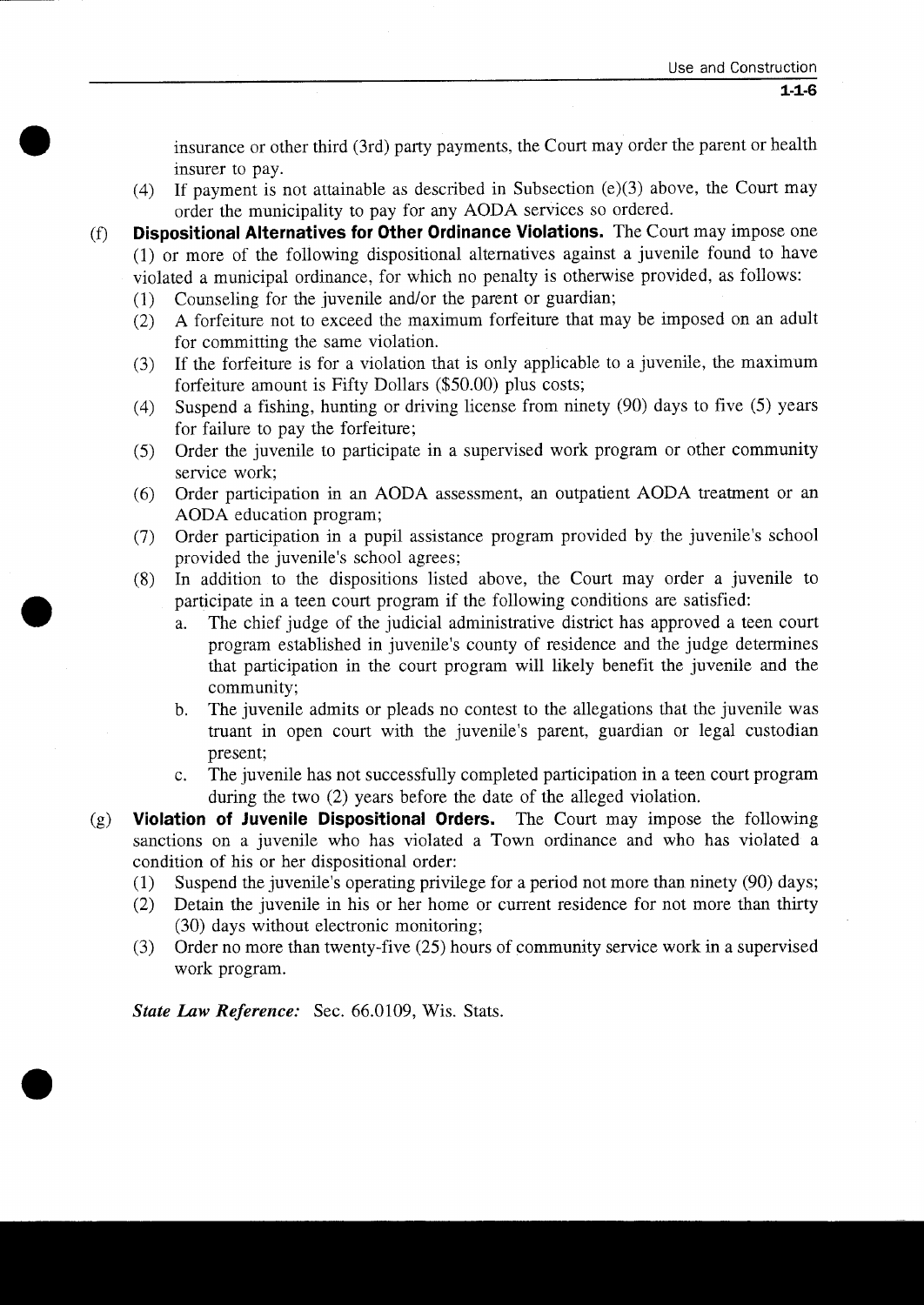#### Sec. 1-1-7 Clerk-Treasurer to Maintain Copies of Documents incorporated by Reference

Whenever any standard code, rule, regulation, statute or other written or printed matter is adopted by reference, it shall be deemed incorporated in this Code as if fully set forth herein, and the by reference, it shall be deemed incorporated in this Code as if fully set forth herein, and the Town Clerk-Treasurer shall maintain in his/her office a copy of any such material as adopted and **Sec. 1-1-7 Clerk-Treasurer to Maintain Copies of Documents**<br>**Incorporated by Reference.**<br>Whenever any standard code, rule, regulation, statute or other written or printed matter is adopted<br>by reference, it shall be deemed considered public records open to reasonable examination by any person during the office hours of the Town Clerk Treasurer subject to such restrictions on examination as the Clerk Treasurer imposes for the preservation of the materiaL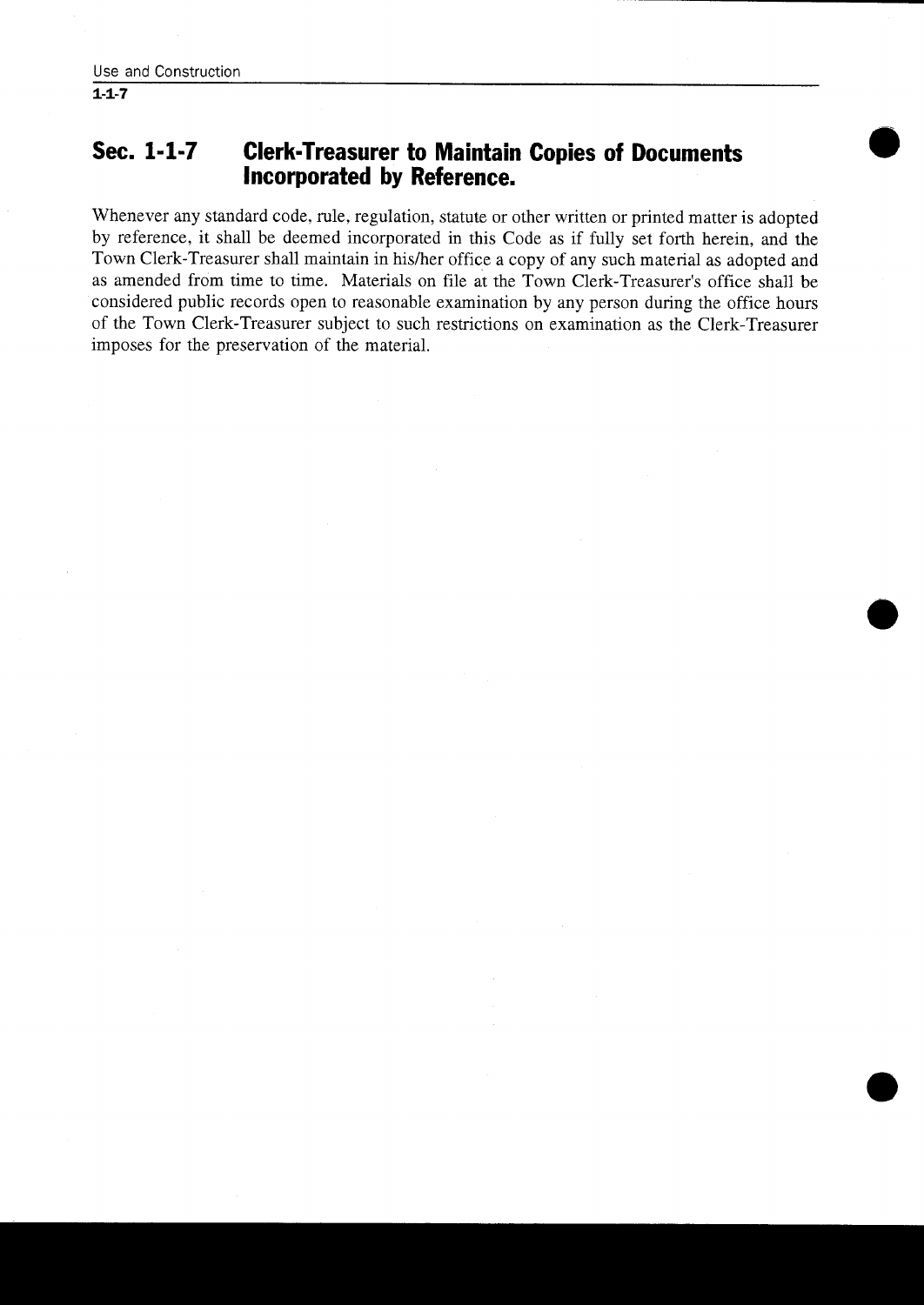Title  $1 \triangleright$  Chapter 2

## **Issuance of Citations**

| $1-2-1$ | Method of Enforcement            |
|---------|----------------------------------|
| 1 7 7   | $\Gamma_{\alpha mn}$ of Citation |

- 1-2-2 Form of Citation<br>1-2-3 Schedule of Dep
- 1-2-1 Method of Enforcement<br>1-2-2 Form of Citation<br>1-2-3 Schedule of Deposits 1-2-2 Form of Citation<br>1-2-3 Schedule of Deposit:<br>1-2-4 Issuance of Citations
- **1-2-4** Issuance of Cit<br> **1-2-5** Procedure<br> **1-2-6** Monexclusivity
- **1-2-3** Schedule<br>**1-2-4** Issuance of<br>**1-2-5** Procedure
- 

#### Sec. 1-2-1 Method of Enforcement.

The Town of Warren hereby elects to use the citation method of enforcement of ordinances All law enforcement officers and other Town personnel charged with the responsibility of enforcing the provisions of this Code of Ordinances are hereby authorized pursuant to Sec. 66.0113, Wis. Stats., to issue citations for violations of this Code of Ordinances, including ordinances for which <sup>a</sup> statutory counterpart exists

 $\label{eq:4} \begin{split} \mathcal{L}^{(1)}_{\mathcal{L}}\left(\mathcal{L}^{(1)}_{\mathcal{L}}\right) & = \mathcal{L}^{(1)}_{\mathcal{L}}\left(\mathcal{L}^{(1)}_{\mathcal{L}}\right) \mathcal{L}^{(1)}_{\mathcal{L}}\left(\mathcal{L}^{(1)}_{\mathcal{L}}\right) \mathcal{L}^{(1)}_{\mathcal{L}}\left(\mathcal{L}^{(1)}_{\mathcal{L}}\right) & = \mathcal{L}^{(1)}_{\mathcal{L}}\left(\mathcal{L}^{(1)}_{\mathcal{L}}\right) \mathcal{L}^{(1$ 

#### Sec. 1-2-2 Form of Citation.

The form of the citation to be issued by law enforcement officers or other designated Town officials is incorporated herein by reference and shall provide for the following information:

- (a) The name and address of the alleged violator;<br>(b) The factual allegations describing the alleged
- (b) The factual allegations describing the alleged violation;<br>(c) The date and place of the offense;
- (c) The date and place of the offense;<br>(d) The Section of the Ordinance viola
- (d) The Section of the Ordinance violated;<br>(e) A designation of the offense in such 1
- A designation of the offense in such manner as can be readily understood by a person making a reasonable effort to do so;
- $f(x)$ <br>(g) The time at which the alleged violator may appear in court;
- - A statement which, in essence, informs the alleged violator:<br>(1) That the alleged violator may make a cash deposit of a 1 That the alleged violator may make <sup>a</sup> cash deposit of <sup>a</sup> specified amount to be mailed to <sup>a</sup> specified official within <sup>a</sup> specified time
	- (2) That, if the alleged violator makes such a deposit, he/she need not appear in court unless subsequently summoned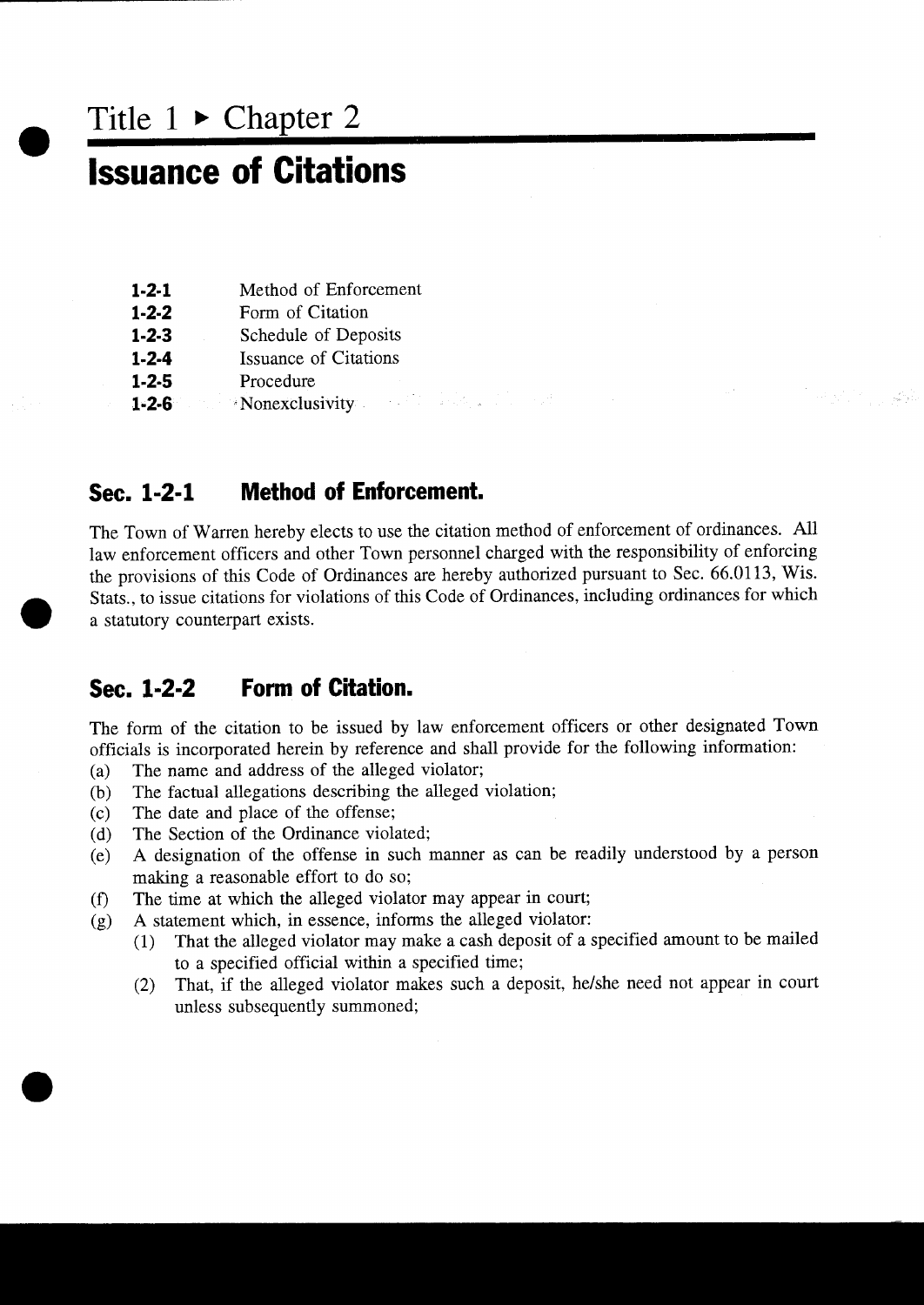- (3) That, if the alleged violator makes a cash deposit and does not appear in court, he will be deemed to have tendered a plea of no contest and submitted to a forfeiture and a penalty assessment imposed by Section 165.87, Wis. Stats., and court costs as penalty assessment imposed by Section 165.87, Wis. Stats., and court costs as imposed by Section 800.10, Wis. Stats., not to exceed the amount of the deposit or will be summoned into court to answer the complaint if the court does not accept the plea of no contest
- (4) That, if the alleged violator does not make a cash deposit and does not appear in court at the time specified, an action may be commenced against the alleged violator to collect the forfeiture and the penalty assessment imposed by Section 165.87, Wis. Stats.
- $(h)$ A direction that, if the alleged violator elects to make a cash deposit, the alleged violator shall sign an appropriate statement which accompanies the citation to indicate that he read the statement required under Subsection  $(g)$  and shall send the signed statement with the cash deposit
- $(i)$ Such other information as may be deemed necessary.

### Sec. 1-2-3 Schedule of Deposits.

- (a) The schedule of cash deposits shall be established by the Town Board for use with citations issued under this Chapter according to the penalty provision of this Code, a copy of which<br>is on file with the Town Clerk-Treasurer. is on file with the Town Clerk-Treasurer.<br>
(b) Deposits shall be made in cash, money order or certified check to the Clerk of Court who
- shall provide a receipt therefor

#### Sec. 1-2-4 Issuance of Citation.

- (a) Law Enforcement Officer. Any law enforcement officer may issue citations authorized under this Chapter
- (b) **Town Officials.** The following Town officials may issue citations with respect to those specified Ordinances which are directly related to their official responsibilities
	- (1) Building Inspector.<br>(2) Fire Inspector (subj
	- (2) Fire Inspector (subject to approval by the Fire Chief).<br>  $(3)$  Zoning Administrator.
	- (3) Zoning Administrator.<br>(4) Town Constable
	-
	- (4) Town Constable<br>(5) Members of the 5 Members of the Town Board authorized by majority vote of the Board to issue citations
- (c) **Delegated Authority.** The Town officials named in Subsection (b) above may delegate their authority to issue citations to their subordinates provided such delegation is authorized by the Town Board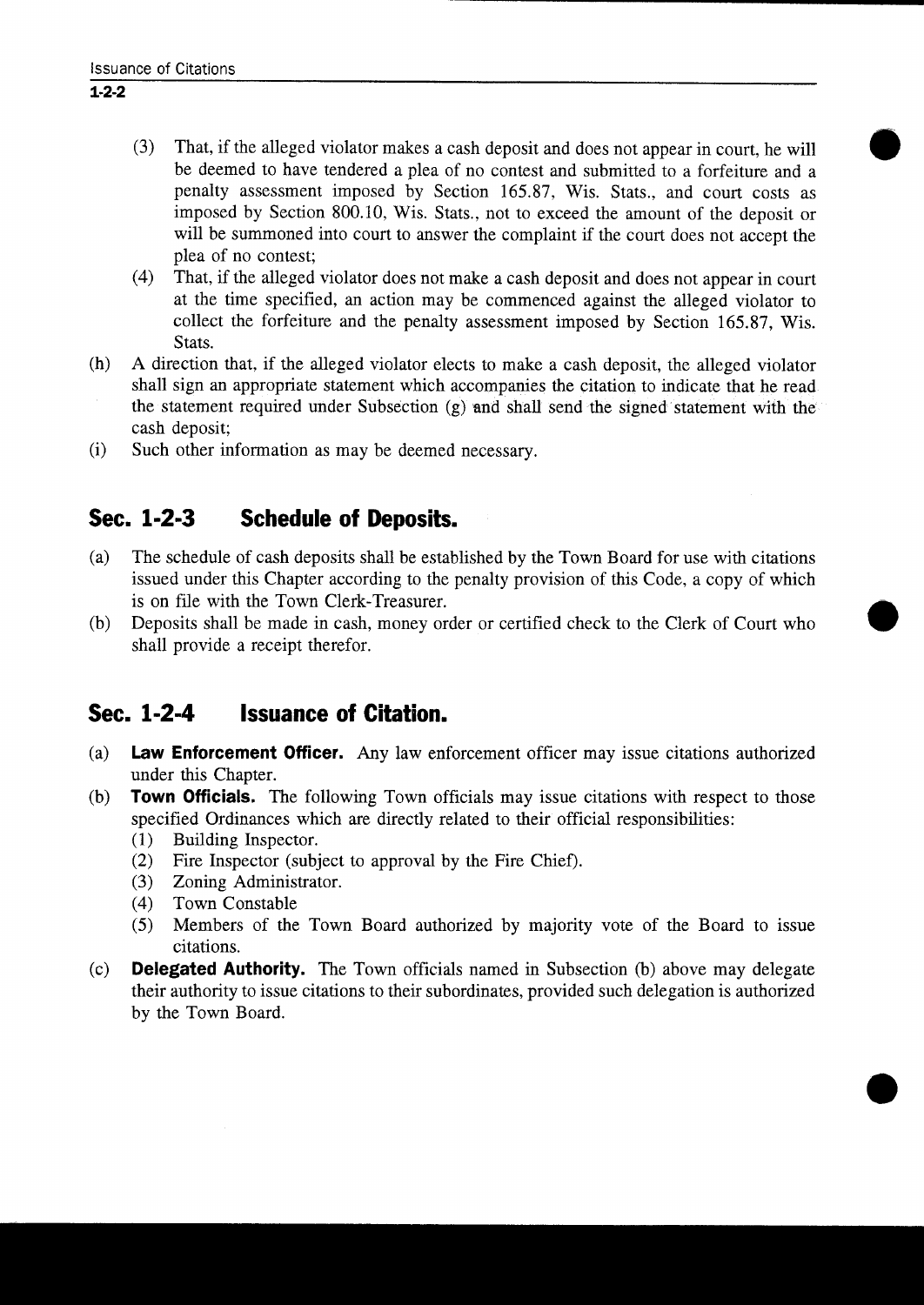Sec. 1-2-5 Procedure.<br>Section 66.0113, Wis. Stats., rela Sec. 1-2-5 Procedure.<br>Section 66.0113, Wis. Stats., relating to violator's adopted and incorporated herein by reference. options and procedure on default is hereby adopted and incorporated herein by reference

 $\bullet$ 

LJ

- Sec. 1-2-5 Procedure.<br>Section 66.0113, Wis. Stats., relating adopted and incorporated herein by ref<br>Sec. 1-2-6 Monexclusivity.<br>(a) Other Ordinance. Adoption of adopting any other ordinance of (a) **Other Ordinance.** Adoption of this Chapter does not preclude the Town Board from adopting any other ordinance or providing for the enforcement of any other law or ordinance, including, but not limited to, summons and complaint, relating to the same or other matter.
- (b) **Other Remedies.** The issuance of a citation hereunder shall not preclude the Town or any authorized officer from proceeding under any other ordinance or law or by any other enforcement method to enforce any ordinance, regulation or order.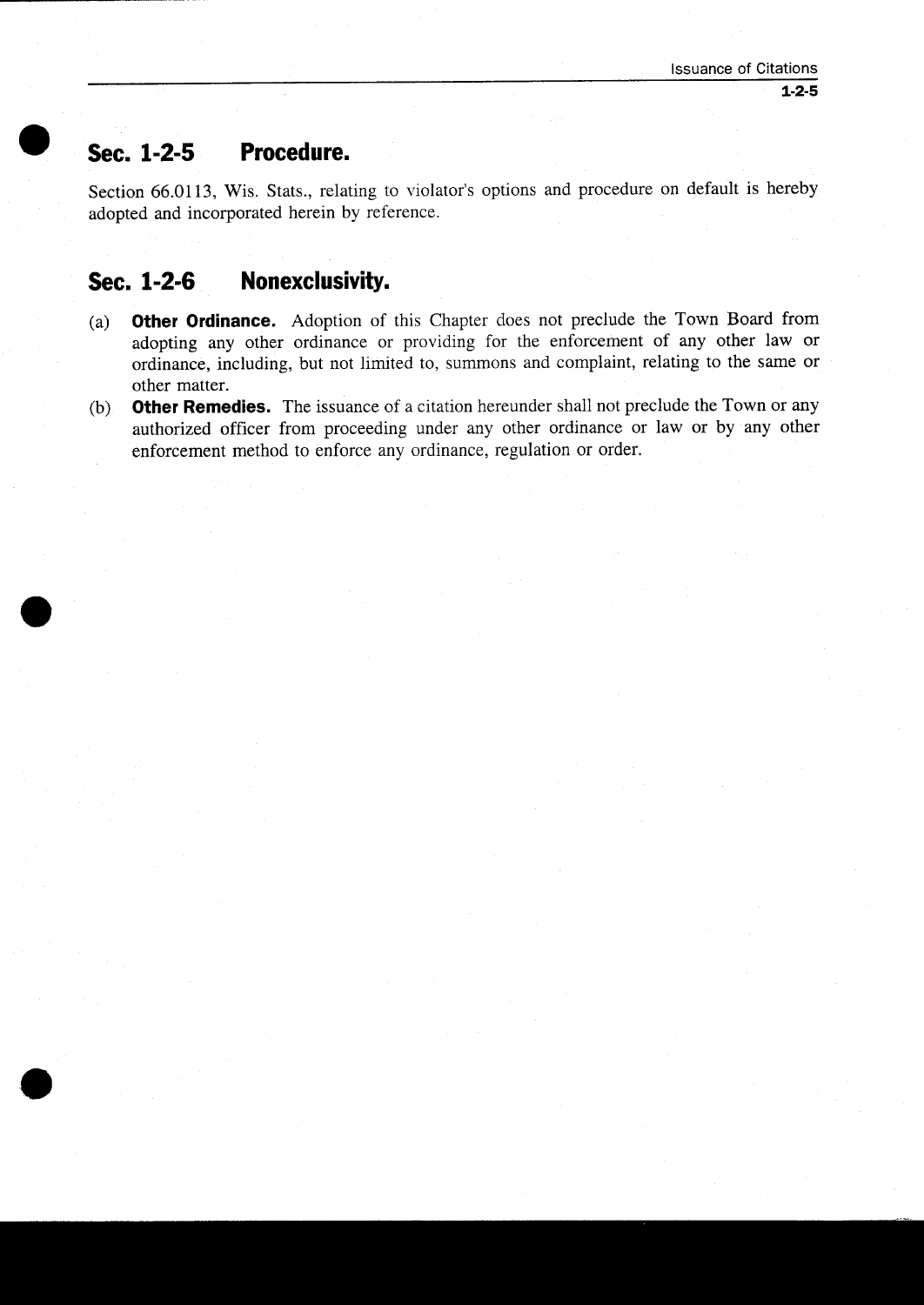Title  $1 \triangleright$  Chapter 3

## Fee Schedule

1-3-1 Fee Schedule

### Sec. 1-3-1 Fee Schedule.

| <b>Section</b> | <b>Ordinance</b>                             |                           | Fee                  |
|----------------|----------------------------------------------|---------------------------|----------------------|
| $3 - 1 - 16$   | <b>Statement of Real Property Status</b>     | \$                        | 10.00                |
| $3 - 1 - 20$   | <b>Insufficient Funds Checks</b>             | \$                        | 26.00                |
| $3 - 3 - 4(f)$ | Copying Public Records                       | \$                        | $.25$ /page          |
| $3 - 4 - 2$    | Town Hall Rental                             | $\mathcal{S}$             | \$40.00 resident/    |
|                |                                              |                           | \$70.00 non-resident |
|                |                                              |                           | plus a \$50.00       |
|                |                                              |                           | security deposit     |
|                |                                              |                           | (if deemed           |
|                |                                              |                           | necessary)           |
| $6 - 3 - 1$    | <b>Street Excavation Permit</b>              |                           | None                 |
| $6-4-2$        | Driveway Permit                              | \$                        | 25.00                |
| $7 - 1 - 3(a)$ | Neutered/Spayed Dog License                  | \$                        | 4.00                 |
|                | Unneutered/Unspayed Dog License              | \$                        | 9.00                 |
| $7 - 1 - 3(b)$ | Kennel License (12 or fewer dogs)            | $\boldsymbol{\mathsf{S}}$ | 35.00                |
|                | Each additional dog in excess of 12          | \$                        | 3.00                 |
| $7 - 2 - 4(i)$ | Class "C" Wine License                       | $\mathcal{L}$             | 100.00               |
| $7 - 2 - 5(a)$ | Class "A" Fermented Malt Beverage Retailer's | \$                        | 100.00               |
|                | License                                      |                           |                      |
| $7 - 2 - 5(b)$ | Class "B" Fermented Malt Beverage Retailer's | S.                        | 100.00               |
|                | License                                      |                           |                      |
| $7 - 2 - 5(c)$ | Temporary Class "B" Fermented Malt Beverage  | \$                        | 100.00               |
|                | License                                      |                           |                      |
| $7 - 2 - 5(d)$ | Temporary "Class B" Wine License             | \$                        | 10.00                |
| $7 - 2 - 5(e)$ | Fermented Malt Beverage Wholesaler's License | \$                        | 25.00                |
| $7 - 2 - 5(f)$ | "Class A" Intoxicating Liquor Retailer's     | \$                        | 200.00               |
|                | License                                      |                           |                      |
| $7 - 2 - 5(g)$ | "Class B" Intoxicating Liquor Retailer's     | \$                        | 600.00               |
|                | License                                      |                           |                      |